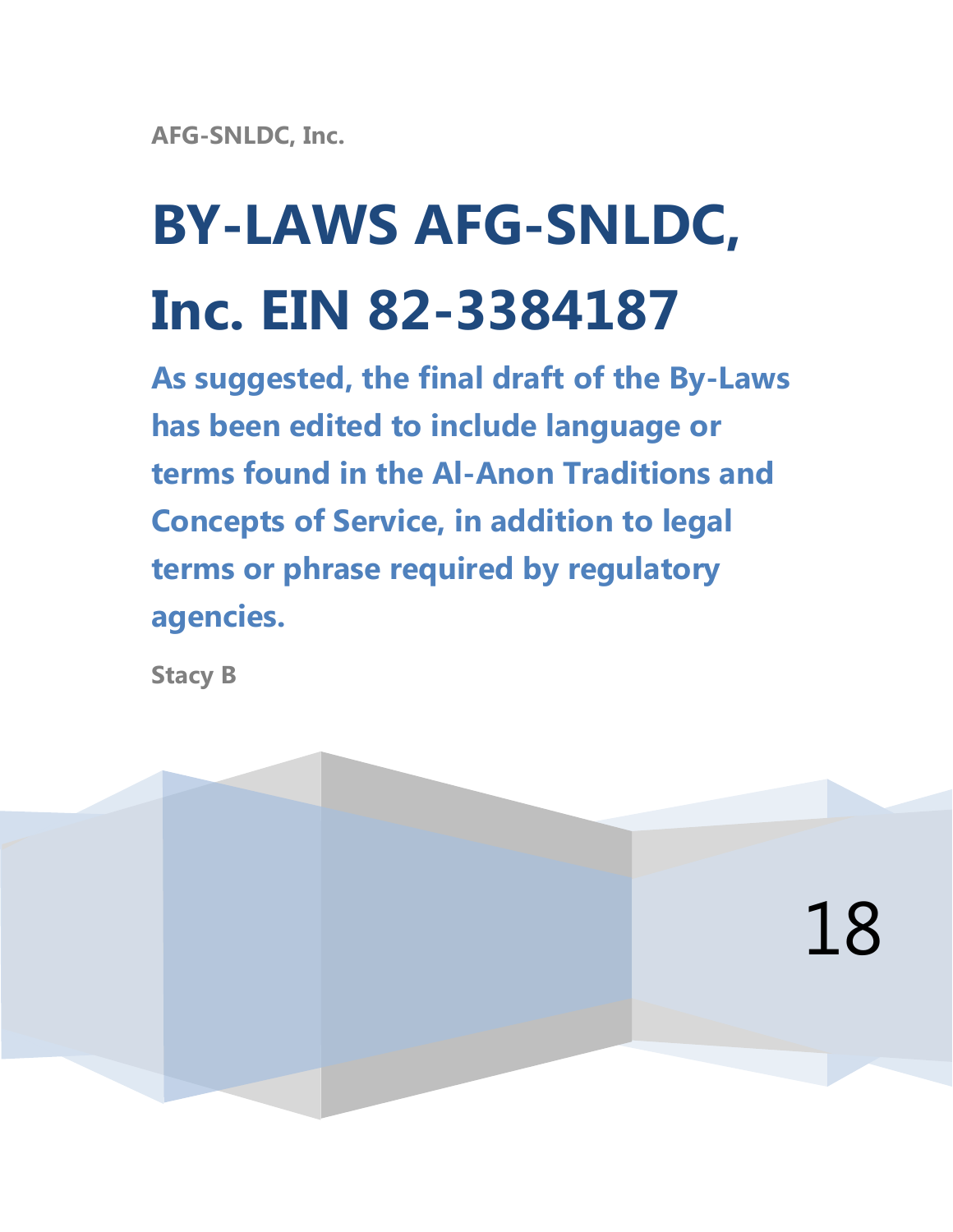# **BY-LAWS** *for* **Al-Anon Family Groups Southern Nevada Literature Distribution Center, Inc. January 1, 2018**

# **ARTICLE I NAME & LOCATION**

### **1.01 Name**

In accordance with the Al-Anon Service Manual (2014-2017 page 100). The name of the nonprofit corporation shall be Al-Anon Family Groups Southern Nevada Literature Distribution Center, Inc. The business of the nonprofit corporation may be conducted as AFG-SNLDC, Inc., and AFG Southern Nevada LDC, Inc. as stipulated in the two Certificates of Business *for* Fictitious Firm Name filed with Office of the Clark County Clerk of Nevada. Note: Al-Anon's Service Manual refers to the Service Arm as a LDC or Literature Distribution Center, not Literature Depot.

### **1.02 Location**

(a) AFG-SNLDC, Inc. leases space inside the Lakes Lutheran Church located at 8200 West Sahara Avenue, Las Vegas Nevada 89117.

(b) In accordance with Al-Anon's Tradition 3 & 6, AFG-SNLDC, Inc. choice of physical location shall not be construed as an endorsement of, or affiliation with a specific religion or any other outside entity.

## **ARTICLE II PURPOSE**

#### **2.01 Nonprofit Purpose**

This nonprofit corporation is organized exclusively for literary, charitable, and educational, purposes, including, for such purposes, the making of distributions to organizations that qualify as exempt organizations under section 501(c)(3) of the Internal Revenue Code, or the corresponding section of any future federal tax code.

## **2.02 Specific Purpose**

(a) In accordance with Al-Anon's G-18 Guidelines, AFG-SNLDC, Inc. works in partnership with Al-Anon's World Service Office to carry the message of hope and recovery through the distribution of Conference Approved Literature (CAL) by providing easy access and quick delivery of Al-Anon books, pamphlets, kits, posters, films, guidelines, and other Al-Anon materials known as CAL, to local Al-Anon members and Al-Anon Groups. For the purpose of public outreach AFG-SNLDC may sell CAL to any individual seeking information about the affects alcoholism has on others, and for the purpose of personal recovery from the affects of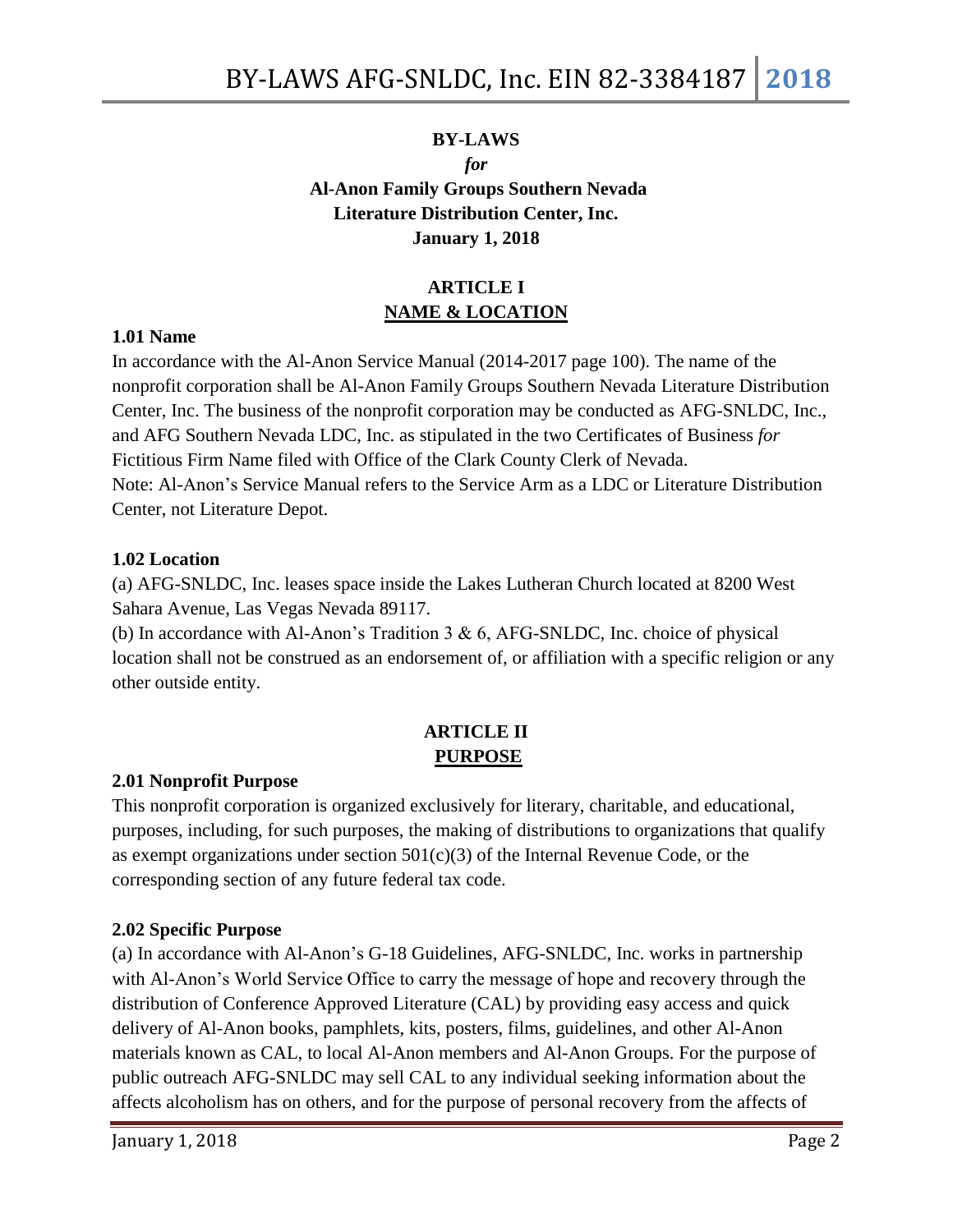someone else's drinking. The AFG-SNLDC Board shall have no authority over the Al-Anon Family Groups (AFG), or any other Service Arm of the Al-Anon Family Groups it serves.

(b) AFG-SNLDC distributes CAL to Al-Anon members and groups in the following areas of Southern Nevada known as Districts 1, 3,  $\&$  5, and is therefore financially accountable to each District according to the G-18 Guidelines (2009 Version). Boundaries of each Al-Anon District are defined as:

District 1: Eastern border is the Utah state line; Northern Border is US Hwy. 50; Western border is NV Hwy. 376/US Hwy 95; Southern Border is Sahara Avenue in Las Vegas/State Hwy. 589.

District 3: Western border is the California state line and US Interstate 15; Northern border is Sahara Avenue in Las Vegas NV; Eastern border is the Arizona state line; Southern border is the California & Arizona state lines

District 5: Western border is the California state line; Northern border is US Hwy. 6; Eastern border is US Hwy 95/US Interstate 15

To view map visit: [http://www.nevadaal-anon.org/district-ais-info/area-districts/,](http://www.nevadaal-anon.org/district-ais-info/area-districts/)

# **ARTICLE III MEMBERSHIP**

## **3.01 Eligibility for Membership**

In accordance with Al-Anon's Tradition 3, the only requirement for membership is that there be a problem of alcoholism in a family or friend.

# **3.02 Voting members**

Voting rights are reserved to the AFG-SNLDC Board, who exercise legal responsible for ensuring the operation and administrative responsibilities of AFG-SNLDC, and regulatory compliance in accordance with Al-Anon's Concept Seven, and agree to hold no other service position beyond the group level during their time of service at AFG-SNLDC. It is recommended that voting members be familiar with the CAL distributed by AFG-SNLDC, Al-Anon's 12 Traditions and 12 Concept of Service, and willingly adhere to the principles of Al-Anon for the sake of Al-Anon's unity and perhaps even its survival, as suggested in the Preamble to the Twelve Traditions.

# **3.02 Non-voting Membership**

In accordance with Tradition 8, employee(s) of AFG-SNLDC shall not perform Twelfth Step Work or have policy-making authority. (See also Employees in Al-Anon Services 2014-2016 Service Manual p.101.). Al-Anon members who are also A.A. Members may perform Twelfth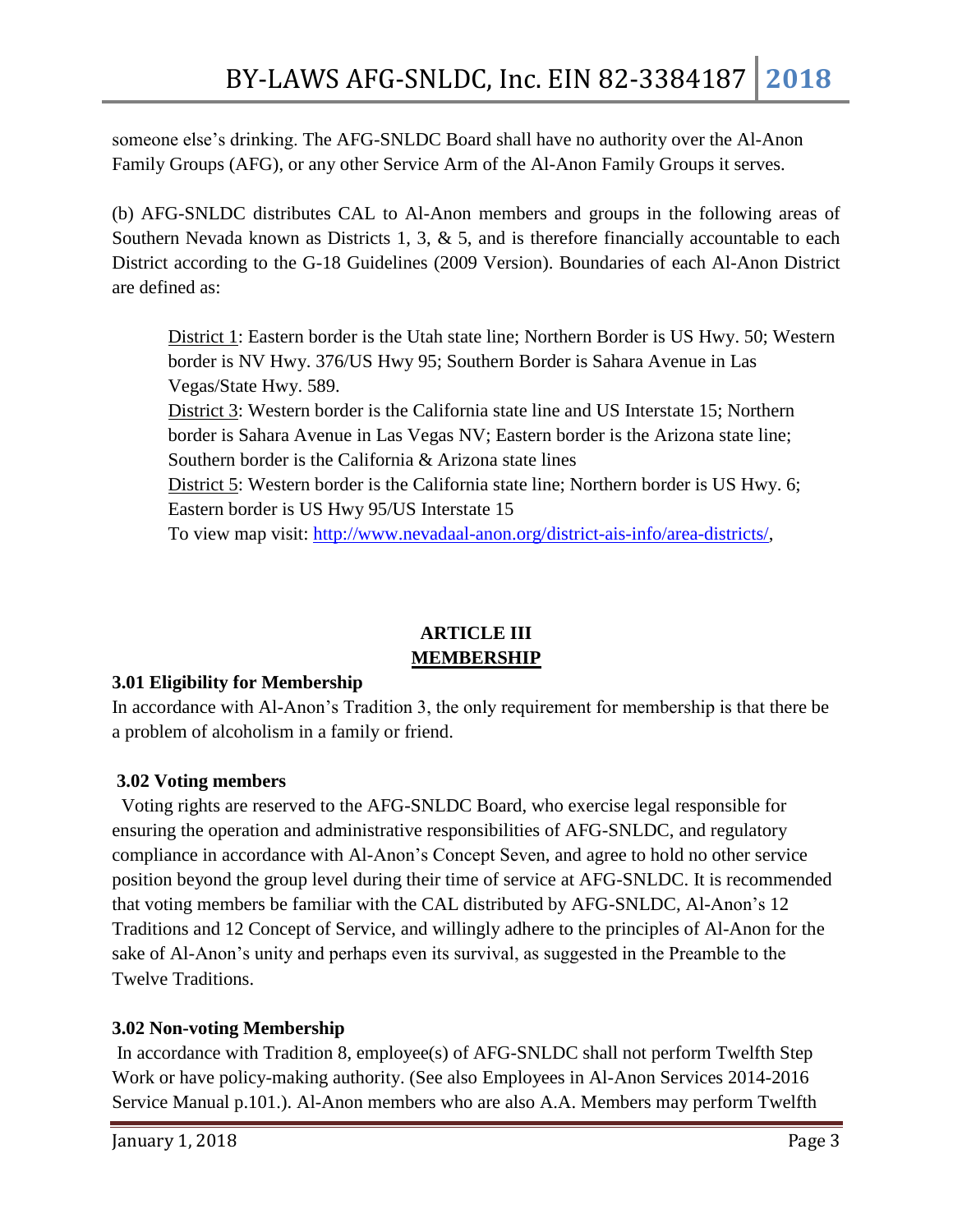Step Work and participate in Al-Anon service, but may not hold Al-Anon service positions that vote in matters affecting another group or Al-Anon or A.A. as a whole. (Al-Anon Service Manual 2018-2021), and therefore are not eligible to hold a position on the AFG-SNLDC Board.

## **3.03 Annual Dues**

In accordance with Al-Anon's Tradition 3, no due or fees are required for membership. All contributions by Al-Anon members and groups shall be voluntary (Tradition 7).

# **ARTICLE IV BOARD MEMBERS**

## **4.01 Qualifications of Board Members**

In order to be eligible to serve as a director on the board, individuals:

1) Must be 18 years or older and a member of Al-Anon. Al-Anon members who are also members of A.A. are not eligible.(Al-Anon Service Manual 2018-2021 page 87) 2) Hold a volunteer position at the AFG-SNLDC, and perform traditional operation or administrative responsibilities of the literature distribution center.

3) Be familiar with the Al-Anon Traditions, Concepts, and G-18 Guidelines, and be willing to voluntarily adhere to the spiritual principles found within them.

4) Agree to hold no other service position beyond the group level during their service term at the AFG-SNLDC.

5) Be familiar with the CAL sold at the literature distribution center.

# **4.02 Powers (Authority)**

a) All corporate powers and responsibilities shall be exercised by or under the authority of the board and the affairs of the AFG-SNLDC shall be managed under the direction of the board, except as otherwise provided by law, and in accordance with the Al-Anon Traditions, Concepts, and other service material provided by Al-Anon's World Service Office.

b) In accordance with Al-Anon Concept Seven, ultimate traditional responsibility and authority for the literature distribution center, a Service Arm of the Al-Anon Family Groups, is retained by the groups it serves.

# **4.03 Terms**

a) All members of the board shall be elected to serve three-year terms, however the term may be extended until a successor has been elected.

b) Terms of rotation shall be staggered so that the majority of positions are filled at any given time.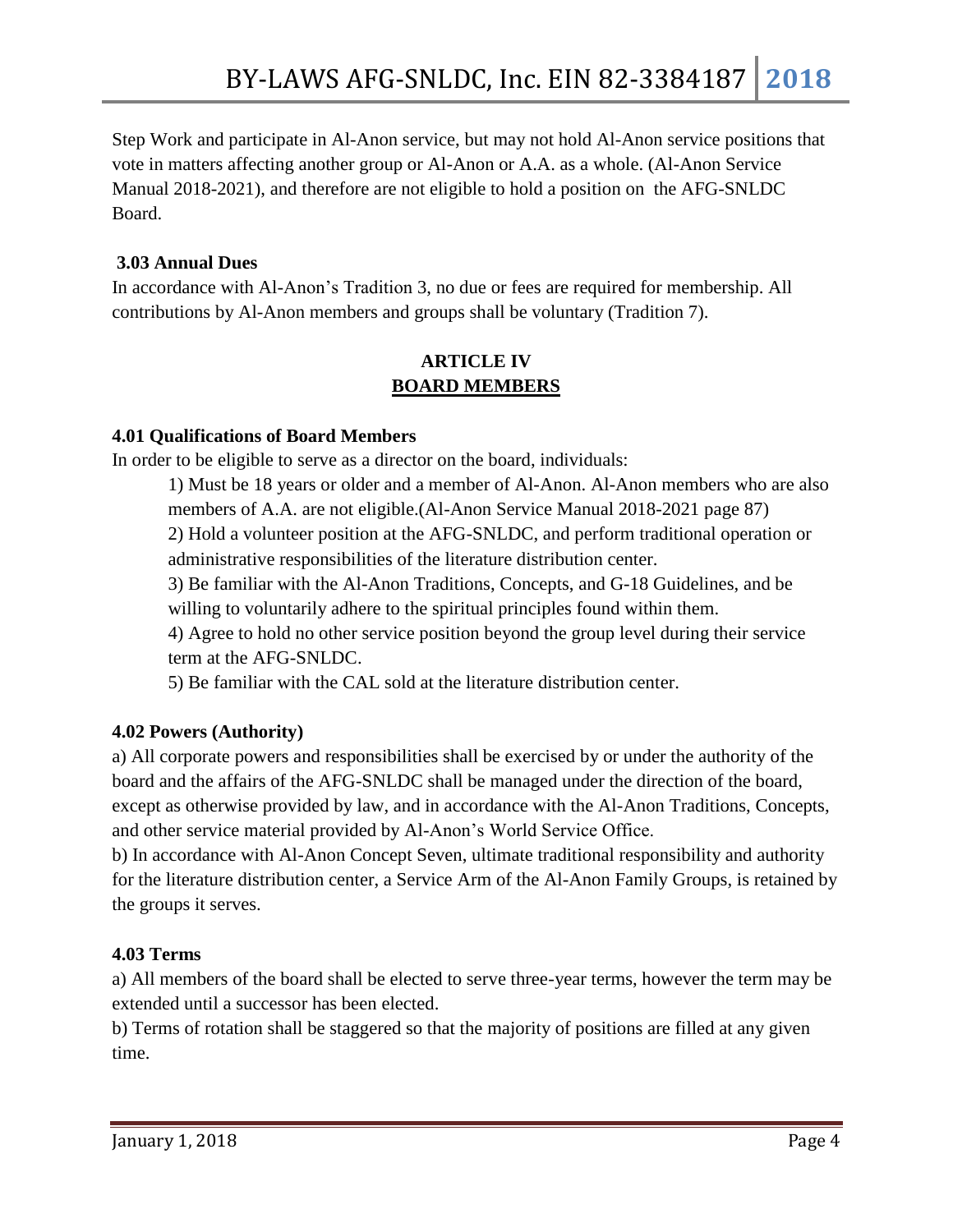### **4.04 Inure Benefits**

No part of the net earnings of the organization shall inure to the benefit of, or be distributed to its members, trustees, officers, or other private persons, except that the organization shall be authorized and empowered to pay reasonable compensation for services rendered, and to make payments and distributions in furtherance of the purpose clause hereof. No substantial part of the organization shall be the carrying on of propaganda, or otherwise attempting to influence legislation, and the organization shall not participate in or intervene in any political campaign on behalf of any candidate for public office. Notwithstanding any other provision of this document, the organization shall not carry on any other activity not permitted to be carried on

1) by an organization exempt from federal income tax under section 501[c][3] of the Internal Revenue Code, corresponding section of any future tax code, or 2) by any organization, contributions to which are deductible under section 170[c][2] of the Internal Revenue Code, or corresponding section of any future federal tax code.

### **4.05 Manner of Acting**

Board Members shall receive no compensation for carrying out their duties. The board may adopt policies providing for reasonable reimbursement of board members' expenses incurred in conjunction with carrying out board responsibilities. Directors are not restricted from being remunerated for professional services provided to the corporation. Such remuneration shall be reasonable and fair to the corporation and must be reviewed and approved by a majority vote by board members.

#### **4.06 Record Retention Period**

Retention Period shall be posted on the records, binders, folders, in which the records are kept to ensure they are retained for the period time required by regulatory agencies, and all records pertaining to the business of the AFG-SNLDC shall be kept at the physical location of operation.

## **ARTICLE V OTHER ACTIVITIES**

#### **5.01 Dissolution of Organization**

Assets belonging to the AFG-SNLDC shall revert to any Al-Anon Service Arm qualified under 501[c][3] of the Internal Revenue Code at the time of dissolution. Otherwise, assets shall be distributed to Al-Anon Family Group World Service Office, or for one or more exempt purposes within the meaning of section 501[c][3] of the Internal Revenue Code.